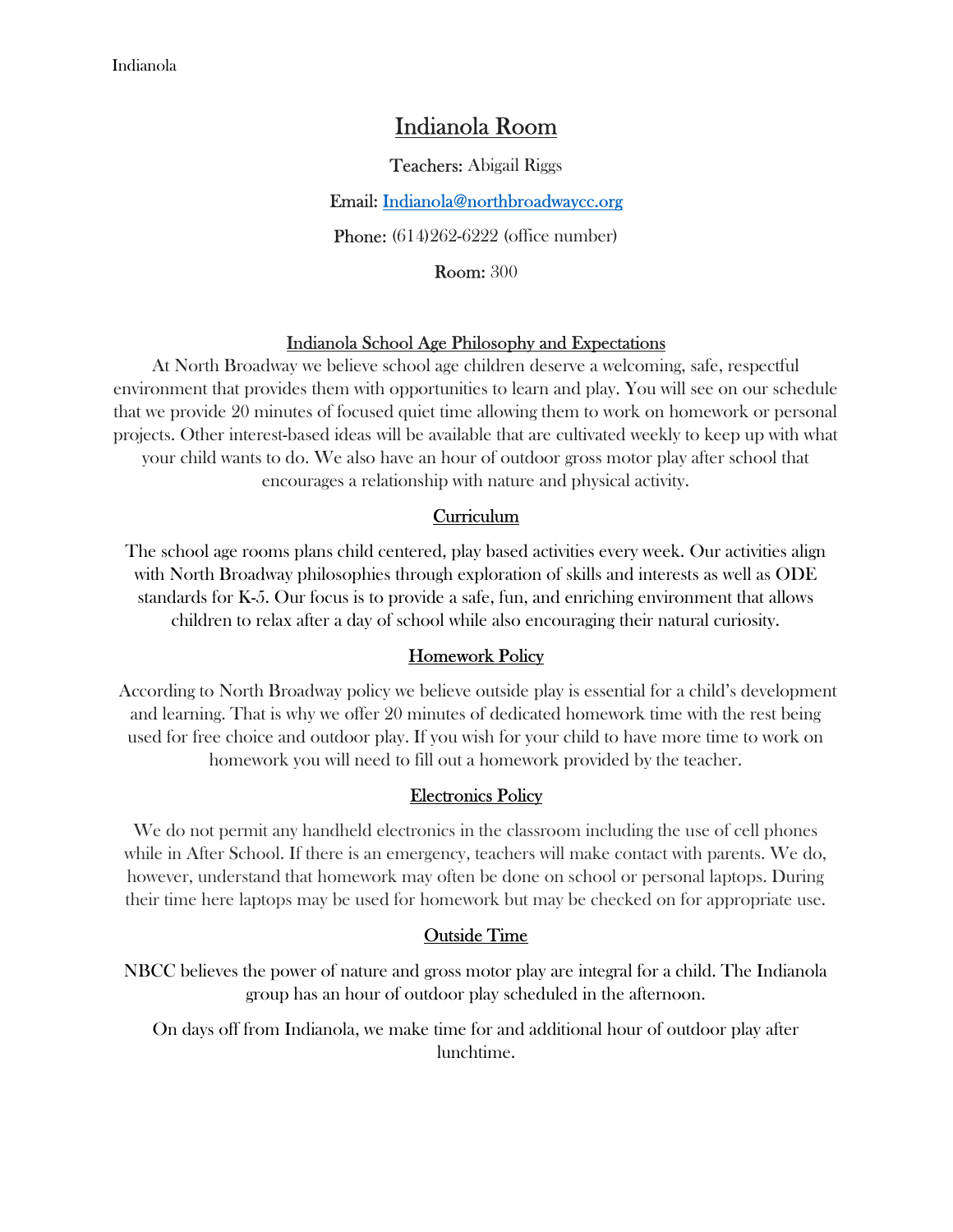# Days off from Indianola

On days when school is closed, full-day care for your child will be offered, if space is available, for an additional \$50 per day unless your child is also enrolled in the After School Program. Because we have a limited number of spaces, you must inquire if there is a space prior to bringing your child. Reservations are distributed on a first come, first served basis.

Teachers will plan for a full day of activities for the children.

When here for care, a packed nut-free lunch will need to be provided. Since North Broadway follows the Child and Adult Care Food Program (CACFP) we promote a healthy lifestyle and eating habits. Below you will find the portions we follow for packed lunches. When your child brings a packed lunch please also attach a post-it note with their name and the date the food was prepared. This is in accordance with guidelines we have to follow as a center.



# Field Trips

On days off from school we may plan a field trip to enrich the students' experience. You will be made aware of where we plan to go, when we plan to go, and if additional materials or support is needed prior to the day. You will also need to sign a field trip permission slip permitting your child to go. We follow all field trip requirements outlined in the family handbook of which you may refer.

# Snack

#### Nut Free Zone

NBCC is a nut free zone due to the severity of peanut and tree nut allergies in children. Please be sure to avoid sending products with peanuts, peanut butter and tree nuts even on field trip days.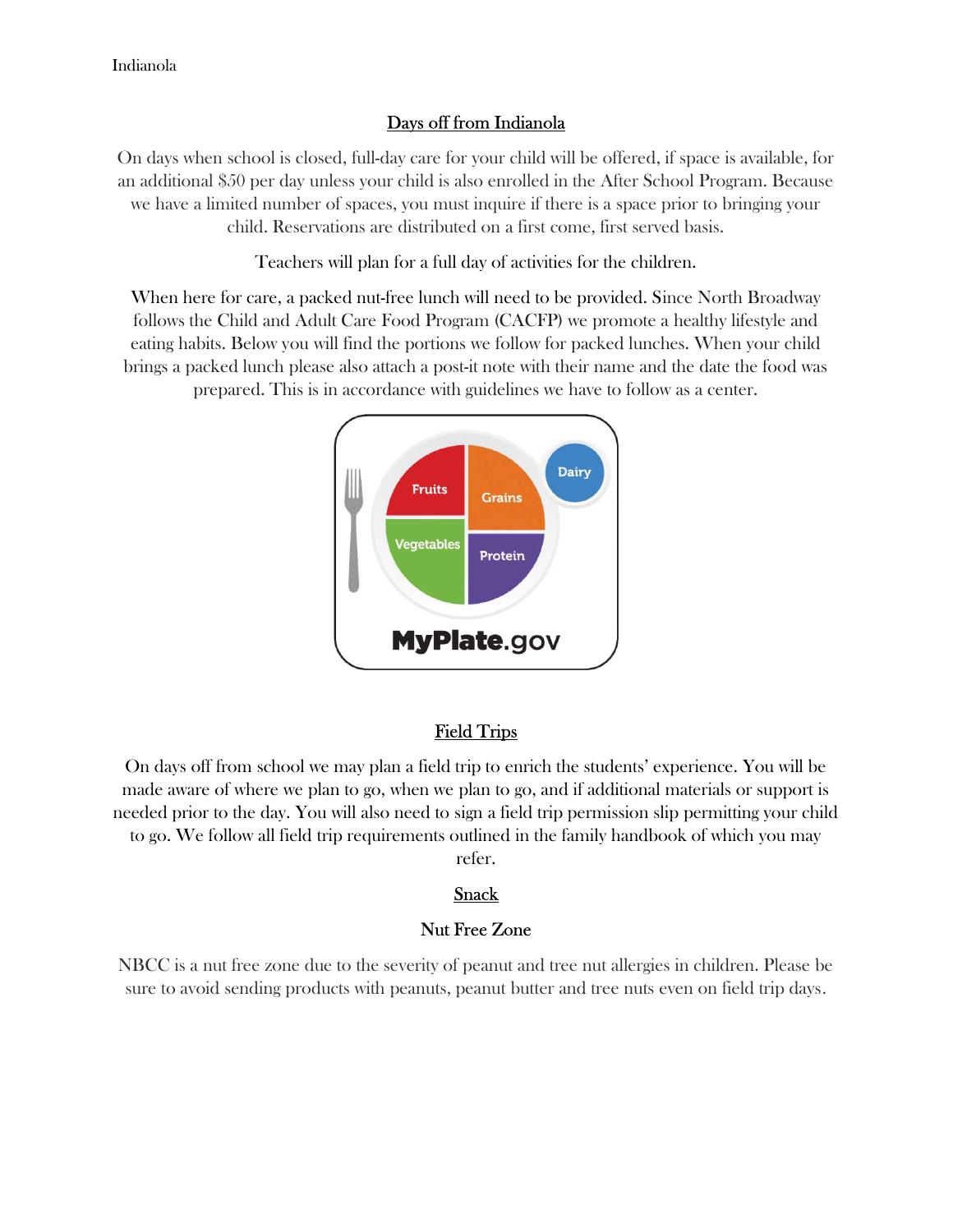# Room

Our room is divided into active play areas, focused areas, and quiet areas. We have table and floor spaces available for active play, pretend, and board games. Two tables are dedicated to homework/project spaces and art. Finally our stage area holds the book space and calming space. The children are free to move around the room with their ideas in the appropriate area.



# **Communication**

Each week you will receive a weekly email detailing events from the past week and important information for the week to come. Daily you will receive messages via the Procare app. Messages on Procare may include daily activities, snack, and attendance sign in/sign out. If you need to contact a teacher you may do so via email or through Procare's messaging system. You may also call the office if you have an immediate message to relay.

# **Transportation**

NBCC buses are used for transportation to pick the children up from school. The buses meet all the specifications required by the ODJFS Child Care Licensing Rules for transportation. Appropriate teacher/child ratios will be maintained at all times. Teachers will carry a first aid backpack, roster of the children, cell phone and emergency phone numbers. Your child will be transported in accordance with appropriate restraint systems. If your child is over 40 lbs. and 4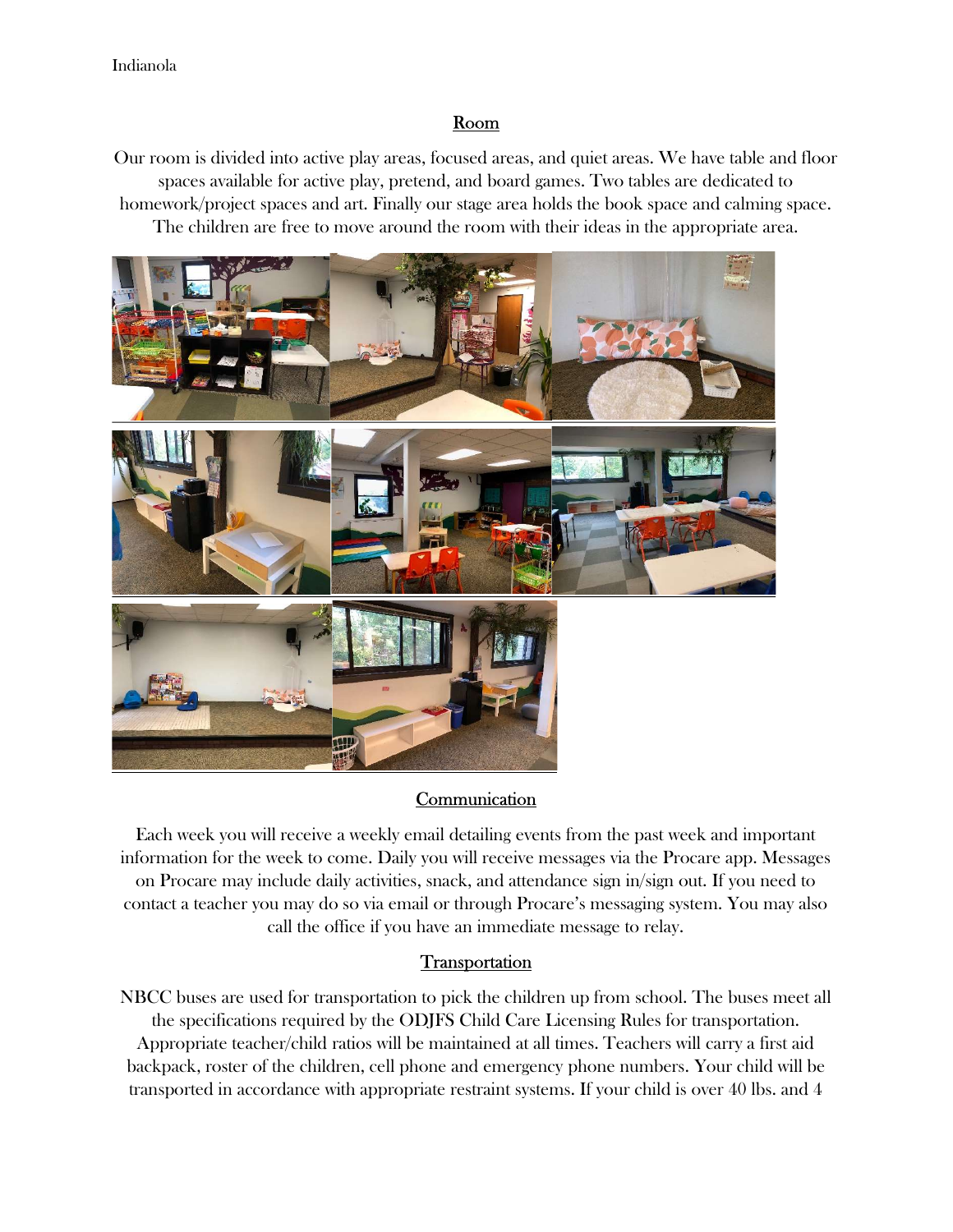years, but under 8 years of age and 4'9" tall, they will be seated in a child safety seat that has been built into the bus seats. If your child is over 8 years of age and 4' 9" tall, they will ride in the bus with a lap seat belt. There may be occasions when the children walk to Clinton Elementary to play on the playground, particularly on school days out.

### SCHOOL-AGE TRANSPORT FINDERS FEE

Families who are part of our School-Age After-care programs with a transportation agreement must notify NBCC before 2 pm if your child will not be picked up after school by NBCC for any reason (e.g., illness or early release). Failure to notify NBCC will result in a \$5.00 finders fee will be added to your monthly charges.